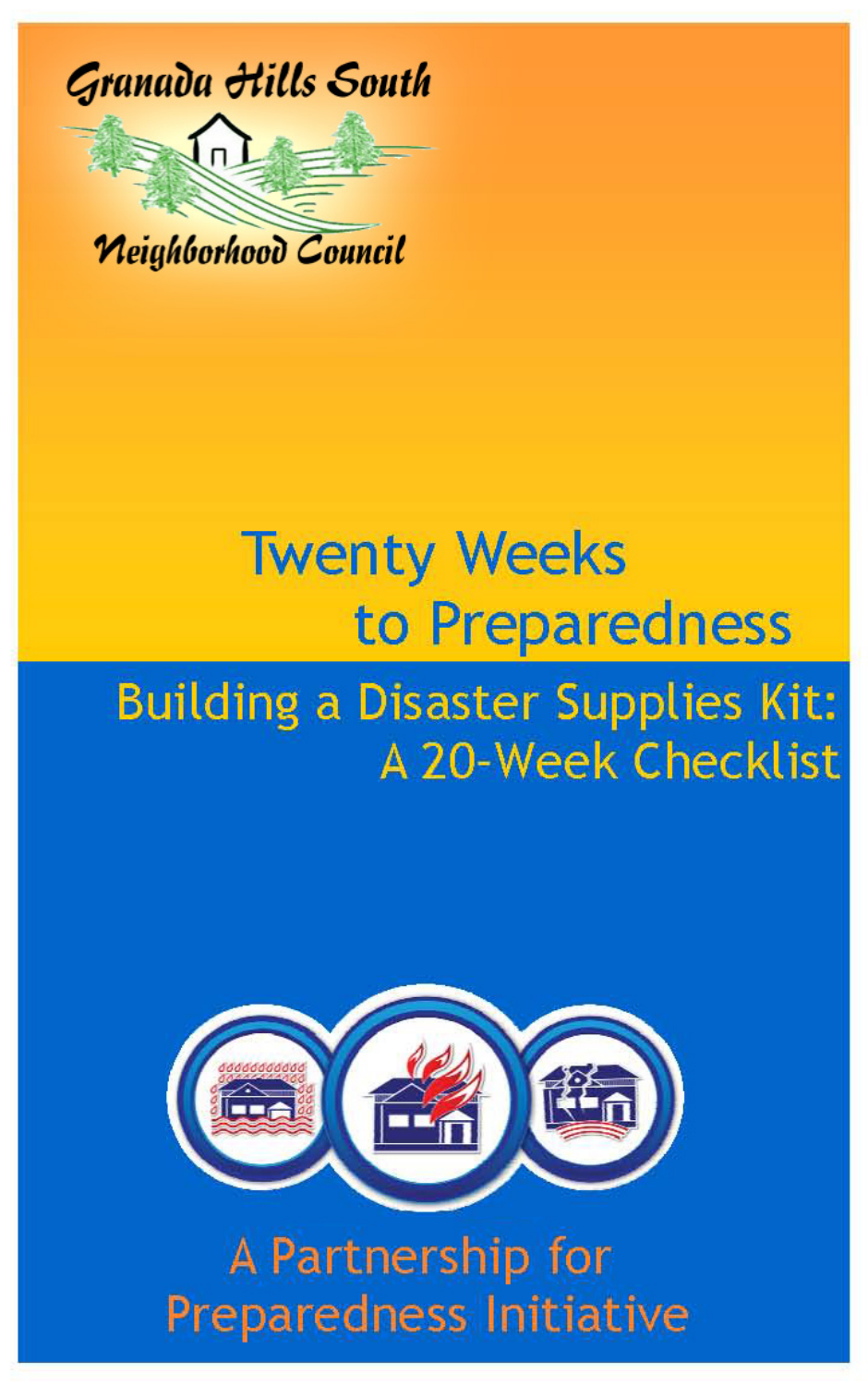### **Grocery Store:**

- \_\_\_ 1 gallon water\*
- \_\_\_ 1 jar peanut butter
- \_\_ 1 large can juice\*
- \_\_\_ 1 can meat\*
- \_\_\_ Hand-Operated can opener
- **\_\_\_** Permanent marking pen

ALSO: pet food, diapers, and baby food if needed

### **To Do:**

 \_\_\_ Find out what kinds of disasters can happen in your area Date each perishable food item using the marking pen

\* Purchase one for each member of the family

# Medical Information

*Please complete this form and distribute copies to your emergency contact people as well as each member in your network:*

**Primary Physician: Telephone Number: Address:** 

**Hospital Affiliation: Type of Health Insurance: Policy Number:** 

**Blood Type: Allergies and Sensitivities:** 

**Medications and Dosages Being Taken:** 

**Specific Medical Conditions:** 

**Physical and Cognitive Difficulties/Limitations:**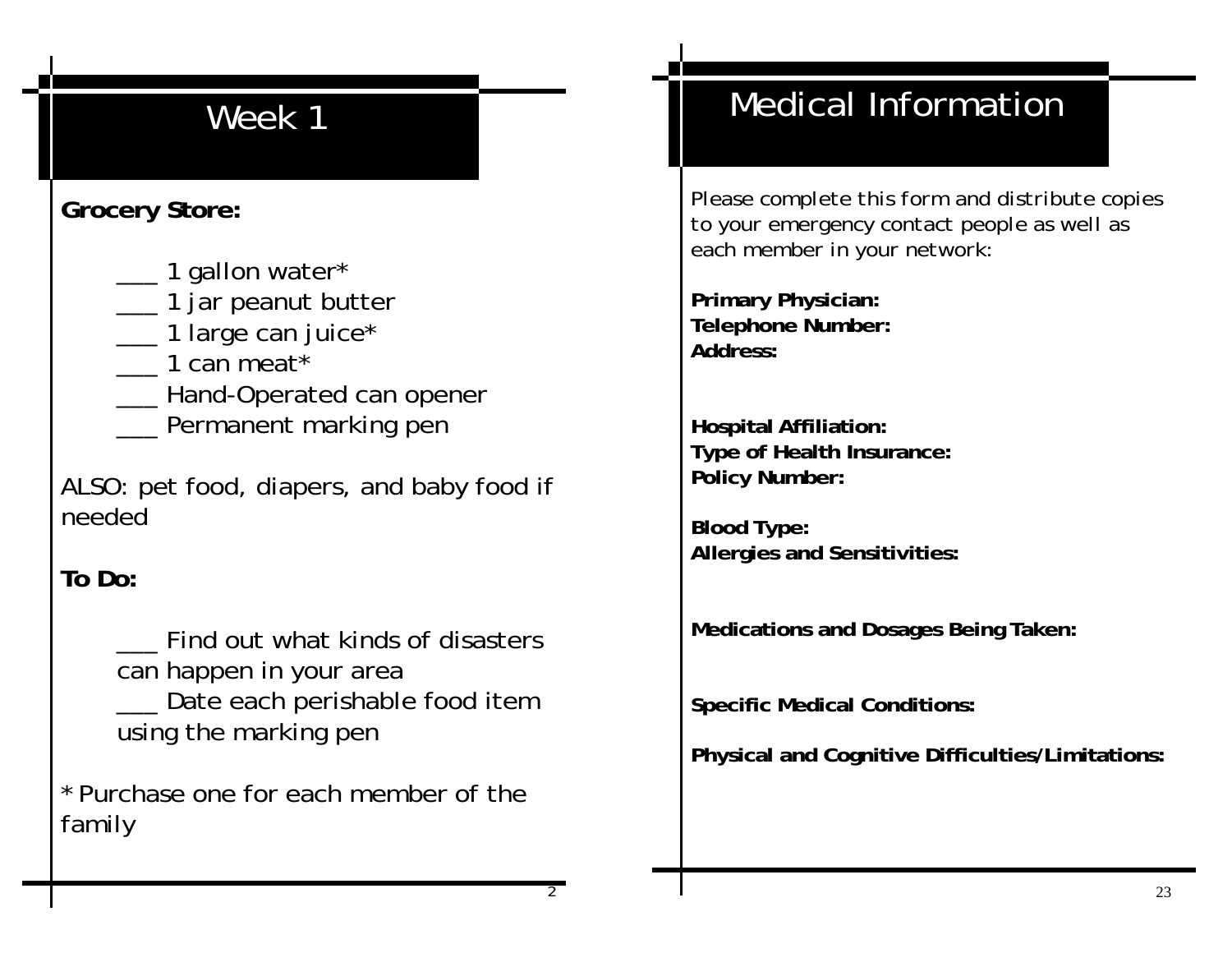# Emergency Information

*Please complete this form and distribute copies to your emergency contact people, as well as to each member in your network.* 

**Name:** 

**Address:** 

**Birth Date: Telephone Number:** 

**Local Emergency Contact Person: Contact Person's Numbers:** 

**Network Members:** 

**Network Members Contact Info:** 

**Out-of-Town Contact: Out-of-Town Contact's Numbers:** 

## Week 2

**Hardware Store:**

- \_\_\_ Heavy cotton or hemp rope
- \_\_\_ Duct tape
- **\_\_\_ 2 flashlights with batteries**
- Matches in waterproof container
- Battery-powered radio

ALSO: a leash or carrier for your pet

**To Do:** 

Complete a personal assessment of your needs and your resources for meeting your needs in a changed disaster environment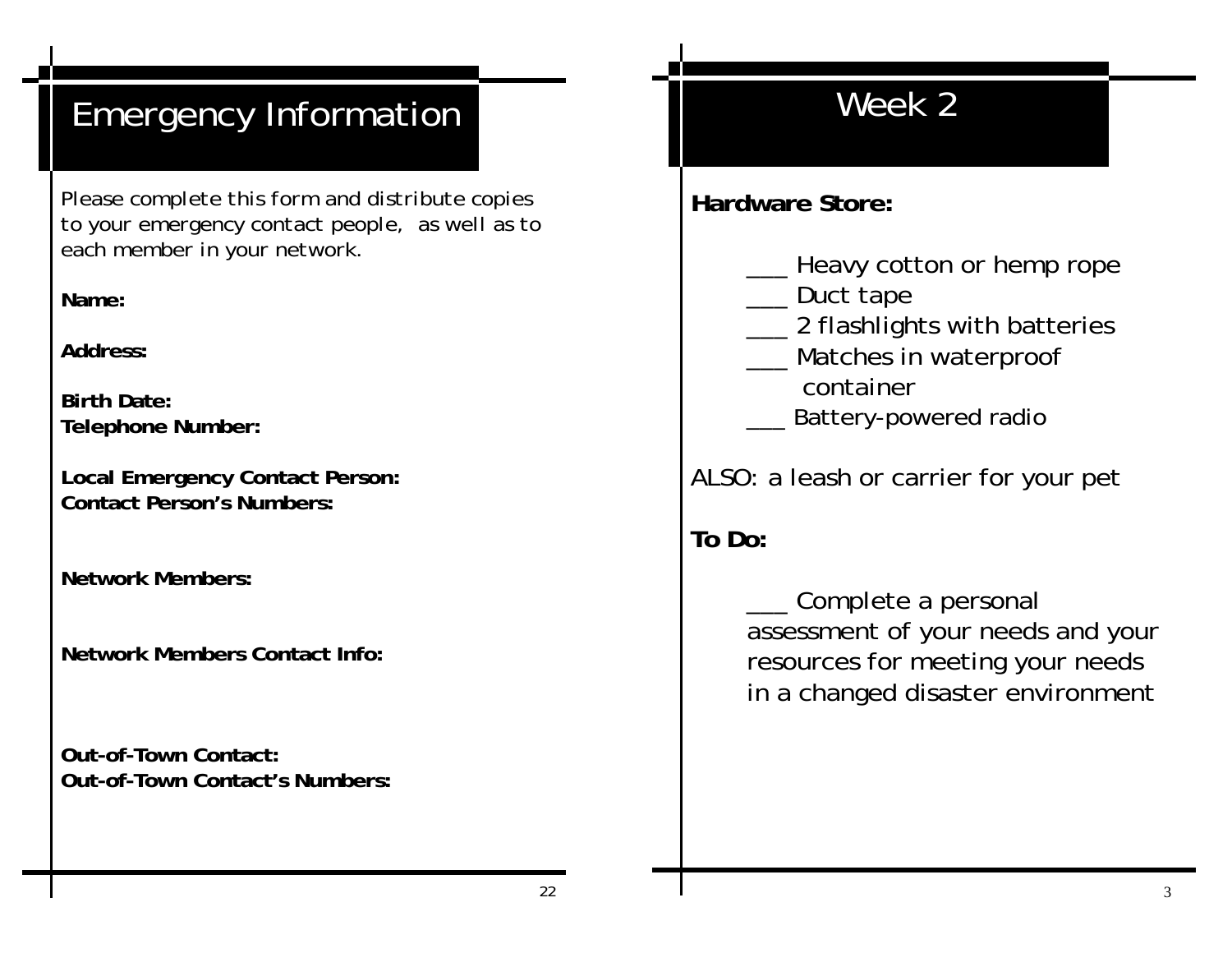### **Grocery Store:**

- \_\_\_ 1 gallon water\*
- \_\_\_ 1 can fruit\*
- \_\_\_ 1 can meat\*
- **\_\_\_** Feminine hygiene supplies
- **\_\_\_** Paper and pencils
- \_\_\_ Map of your town
- \_\_\_ Aspirin or non-aspirin pain reliever
	-
- \_\_\_ Laxative

ALSO: 1 gallon of water for each pet

### **To Do:**

 \_\_\_ Create a personal support network who can help you identify and obtain the resources you will need to cope effectively with disaster

## Week 20

**Hardware Store:** 

- **\_\_\_** Camping or utility knife
- \_\_\_ Work gloves
- \_\_\_ Safety goggles
- \_\_ Disposable dust masks
- \_\_\_ 2 blank videocassettes

**Specialty Store:**

 \_\_\_ Get an extra battery for motorized mobility aids

**To Do:** 

\_\_\_ Use a video camera to tape the contents of your home for insurance purposes Make a copy of the videotape and send to an out-of-town friend or family member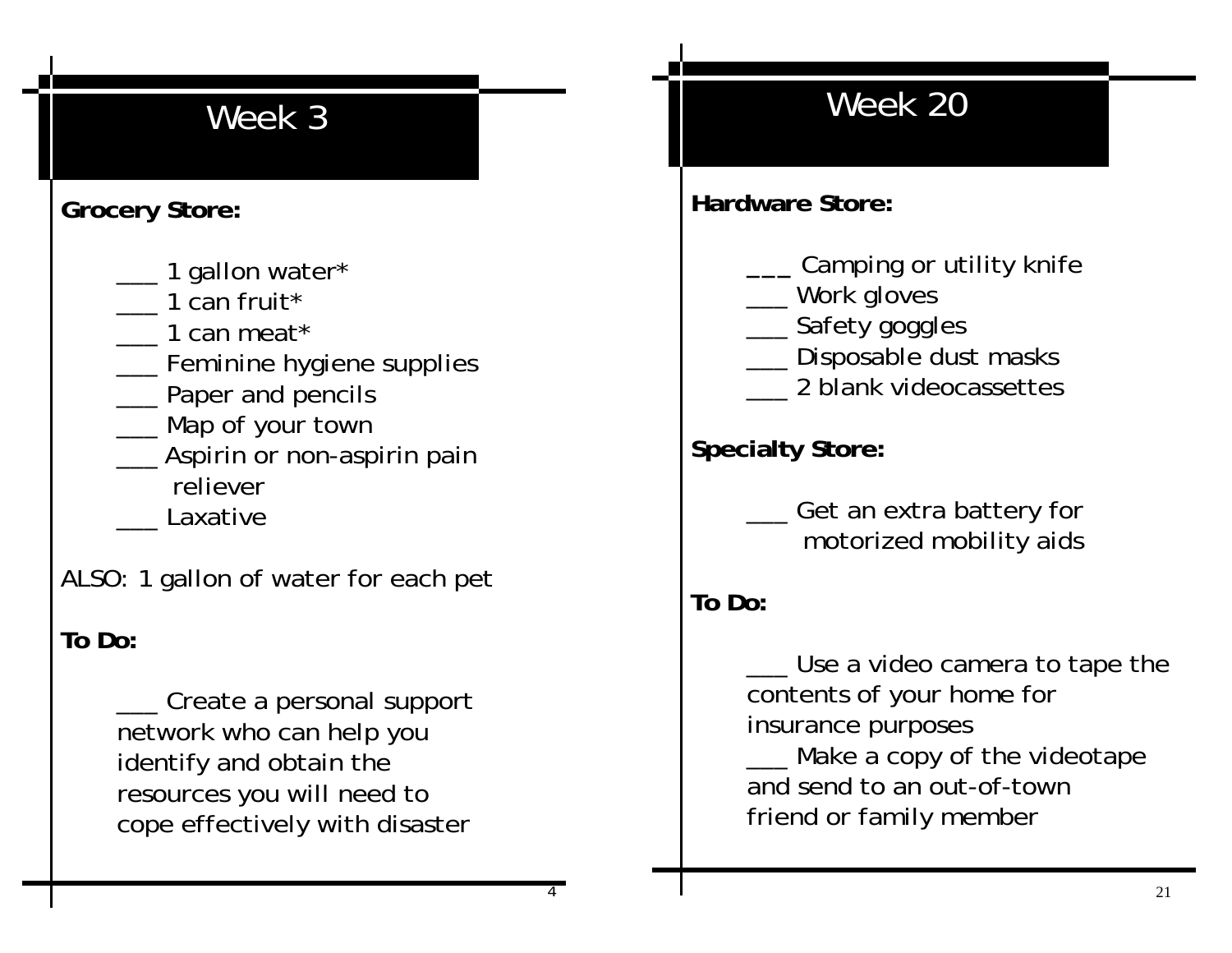#### **Grocery Store:**

- \_\_\_ 1 box snacks
- \_\_\_ Comfort foods (such as cookies,
	- candy bars, chips)
- Plastic wrap
- \_\_\_ Aluminum foil

ALSO: denture care items, if needed.

**To Do:**

 \_\_\_ Review your insurance coverage with your agent to be sure you are covered for the disasters that may occur in your area. Obtain additional coverage, as needed

 \_\_\_ Purchase and install an emergency escape ladder for upper story windows, if needed.

## Week 4

**Hardware Store:**

Patch kit and can of tire seal ant for the tires of mobility aids \_\_\_ Signal flare \_\_\_ Compass

ALSO: extra medications or prescriptions marked for "emergency use."

**To Do:** 

\_\_\_ Develop a personal disaster plan Give copies of the following lists to your network: emergency information list, medical information contacts, disability related supplies and special equipment list, and personal disaster plan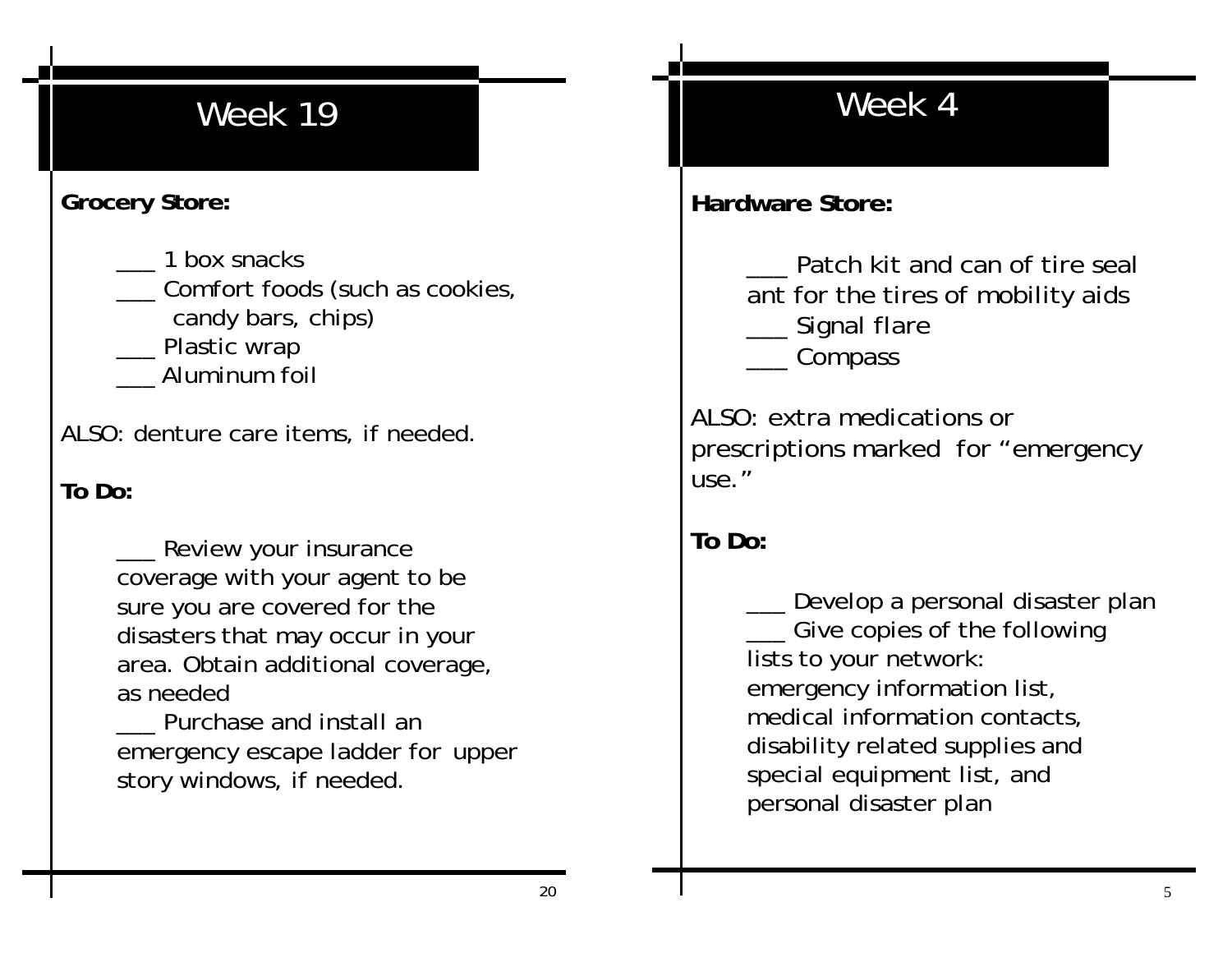### **Grocery Store:**

- \_\_\_ 1 gallon water\*
- \_\_\_ 1 can fruit\*
- \_\_\_ 1 can meat\*
- \_\_\_ 1 can vegetables\*
- \_\_ 2 rolls toilet paper
- \_\_\_ Extra toothbrush
- \_\_\_ Travel size toothpaste

ALSO: food for special diets, if needed

### **To Do:**

Make a floor plan of your home including primary escape routes

\_\_\_ Identify safe places to go in case of a disaster

Practice a fire drill and earthquake drill with your network

## Week 18

### **Hardware Store:**

 **\_\_\_** "Childproof" latches or other fasteners for your cupboards \_\_\_ Double-sided tape or hook-

 and-loop fasteners (such as Velcro) to secure moveable objects

 \_\_\_ Plastic bucket with tight lid Plastic sheeting

### **To Do:**

\_\_\_ Arrange for someone to install latches on cupboards and secure moveable objects \_\_\_ Put away a blanket or sleeping bag for each household member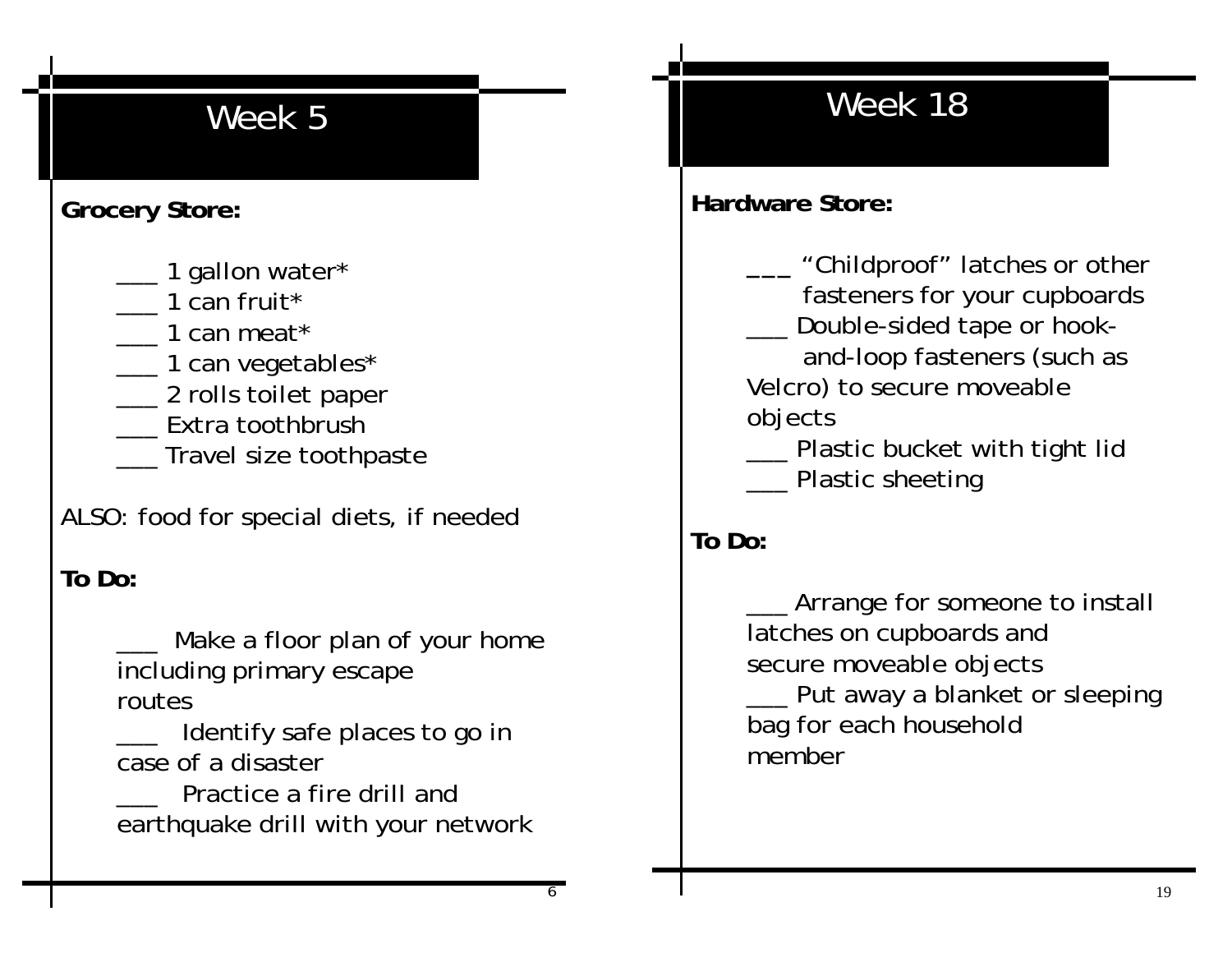### **Grocery Store:**

- \_\_ 1 box graham crackers
- Assorted plastic containers with lids
	- Dry cereal

### **First Aid Supplies:**

- \_\_\_ Antidiarrheal medication
- Rubbing alcohol
- \_\_\_ Antiseptic
- **\_\_\_** Syrup of ipecac and activated charcoal

#### **To Do:**

 \_\_\_ Arrange for a friend or neighbor to help with your children if you are not able to respond or are at work

# Week 6

#### **First Aid Supplies:**

Sterile adhesive bandages in assorted sizes

- Adhesive tape
- \_\_\_ Latex gloves
- \_\_\_ Sunscreen
- \_\_\_ Gauze pads
- Sterile roller bandages

ALSO: extra hearing aid batteries, if needed

### **To Do:**

Check with child's day care center or school to find out about their disaster plan Ask your local emergency management office if emergency transportation services are available in case of evacuation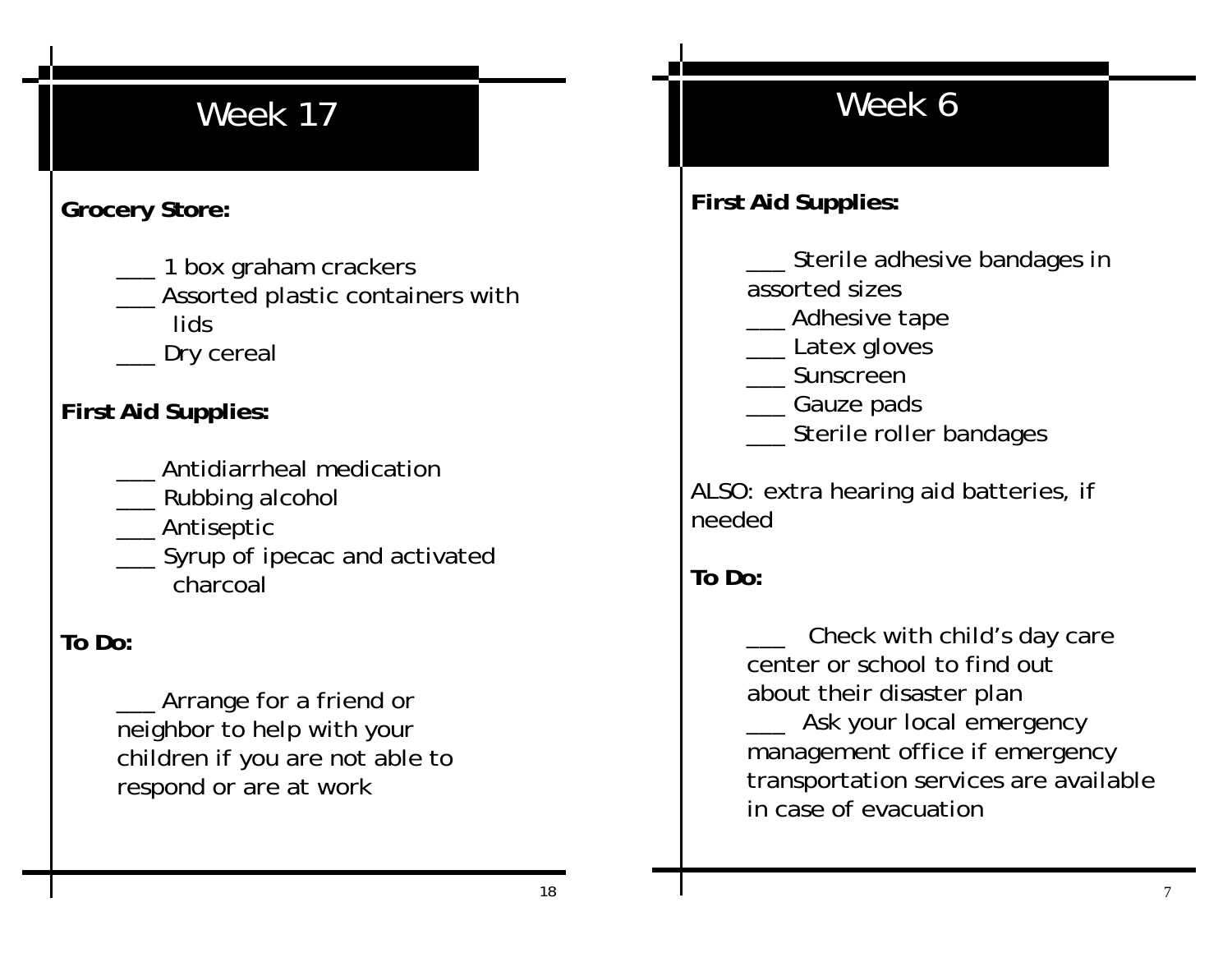#### **Grocery Store:**

- \_\_\_ 1 gallon water\*
- \_\_\_ 1 can ready-to-eat soup (not concentrated)\*
- \_\_\_ 1 can fruit\*
- \_\_ 1 can vegetables\*
- \_\_\_ Sewing kit
- \_\_\_ Disinfectant

ALSO: extra plastic baby bottles, formula, and diapers, if needed.

#### **To Do:**

Establish an out-of-town contact to call in case of emergency \_\_\_ Share this information with your network so they known whom to call \_\_\_ Make arrangements for your net work to check on you immediately after a disaster

# Week 16

### **Grocery Store:**

- **\_\_\_** 1 box snacks
- \_\_\_ 1 can meat\*
- \_\_ 1 can vegetables\*
- \_\_\_ 1 box facial tissues
- Dried fruit/nuts

#### **To Do:**

\_\_\_ Find out if you have a neighborhood safety organization and join it Develop a disaster supplies kit for your car or van

Find out about your workplace disaster plan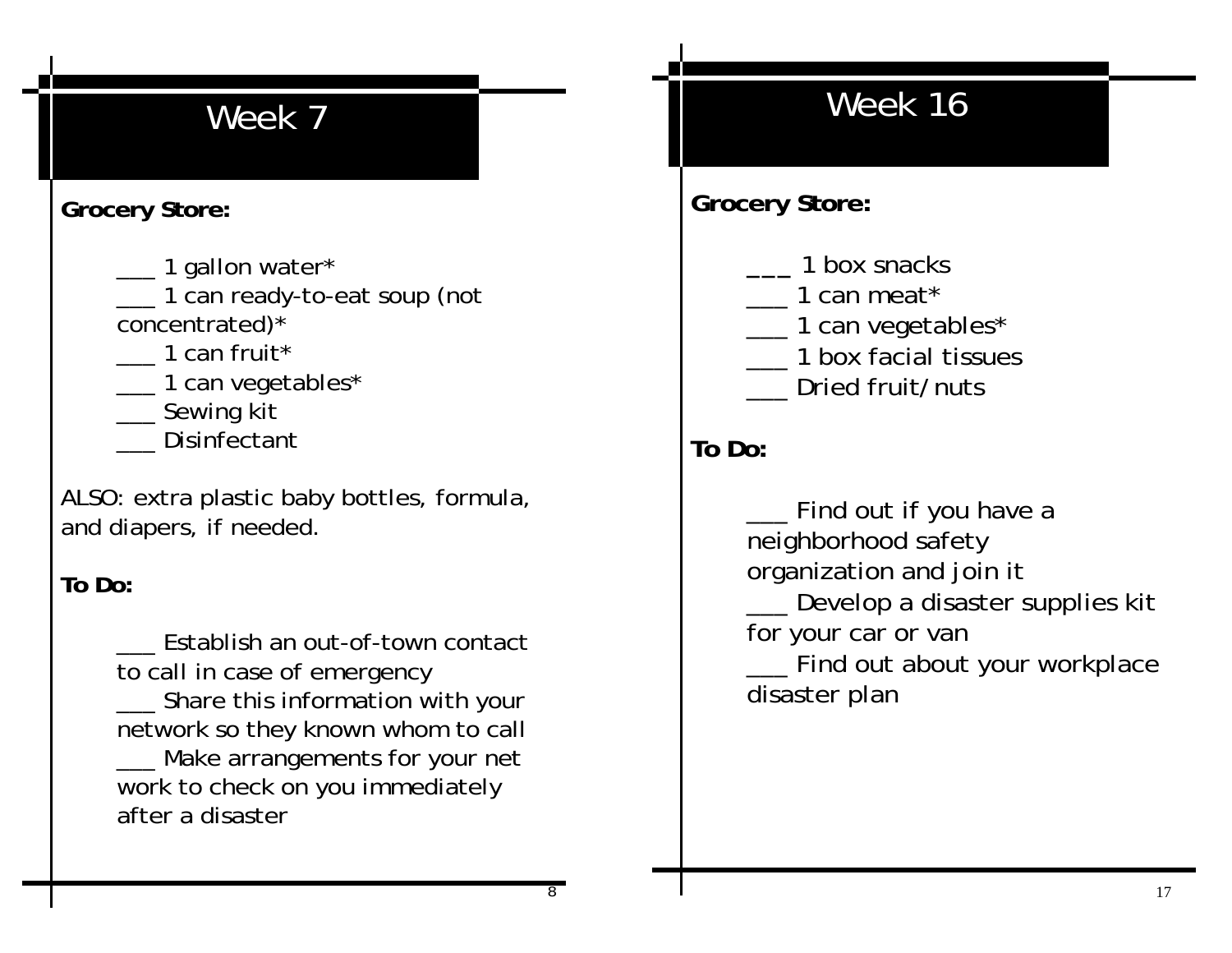### **Hardware Store:**

- \_\_\_ Extra flashlight batteries
- **\_\_\_** Extra battery for portable radio
- \_\_\_ Assorted nails
- \_\_\_ Wood screws
- Labels for your equipment and supplies

### **To Do:**

Make arrangements to bolt bookcases and cabinets to wall studs

Label equipment and attach instruction cards

# Week 8

**First Aid Supplies:**

- \_\_\_ Scissors
- **Tweezers**
- \_\_\_ Thermometer
- \_\_\_ Liquid antibacterial hand-soap
- \_\_ Disposable hand wipes
- \_\_\_ Needles
	- \_\_\_ Petroleum jelly or other
		- lubricant
	- \_\_\_ 2 tongue blades

ALSO: extra eyeglasses, if needed. Put in first aid kit.

**To Do:** 

\_\_\_ Place a pair of sturdy shoes and a flashlight by your bed so they are handy in an emergency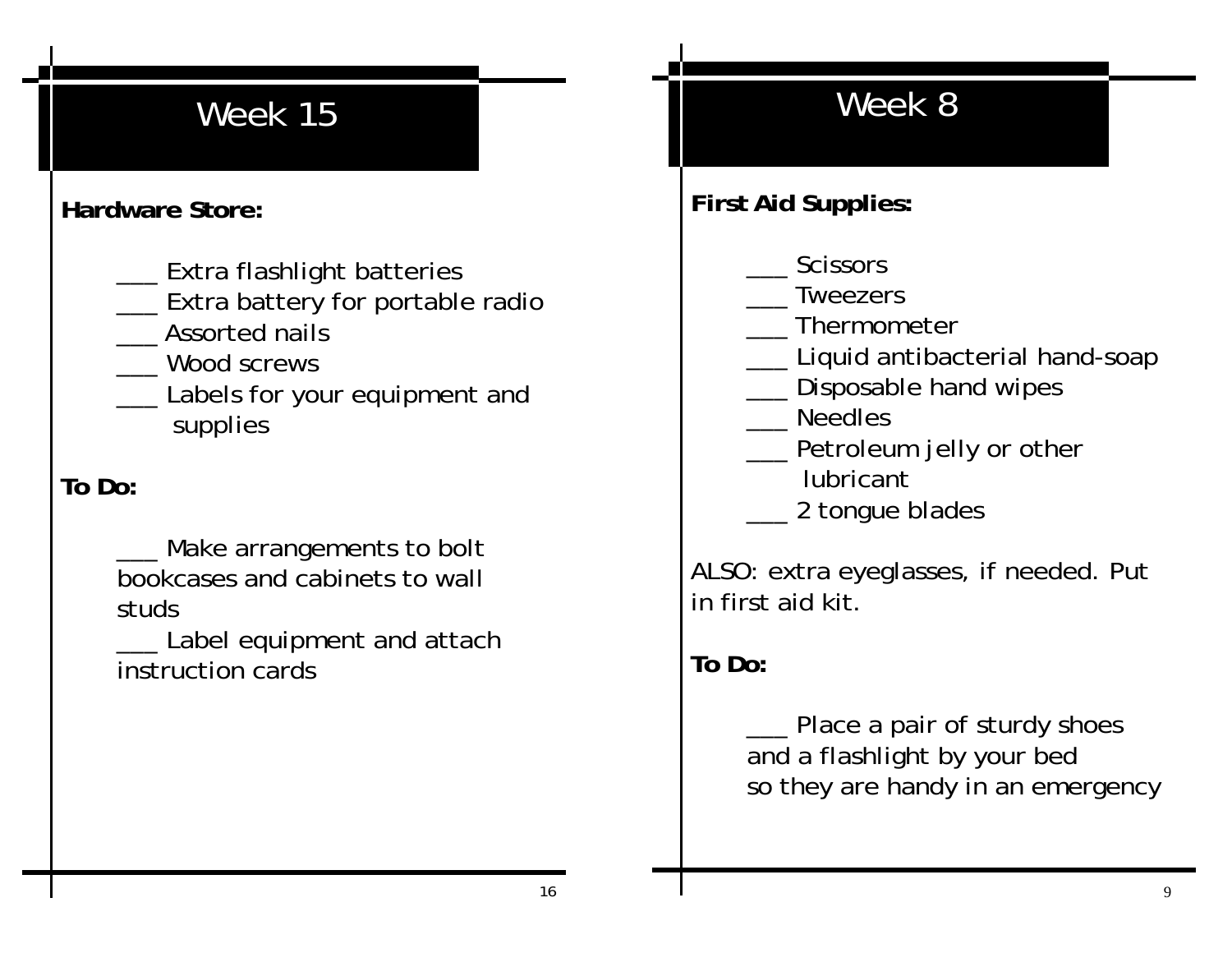#### **Grocery Store:**

- \_\_\_ 1 can ready-to-eat soup (not concentrated)\*
- \_\_\_ Liquid dish soap
- \_\_\_ Household chlorine bleach
- \_\_\_ 1 box heavy-duty garbage bags
	- with ties
- \_\_\_ Antacid (for stomach upset)

ALSO: saline solution and a contact lens case, if needed.

#### **To Do:**

\_\_ Choose a signal with your network that indicates you are okay and have left the disaster site

 \_\_\_ If you have a communication disability, store a word board in kit

## Week 14

**Grocery Store:** 

- **\_\_\_** 1 can fruit\*
- \_\_\_ 1 can meat\*
- \_\_\_ 1 can vegetables\*
- \_\_ 1 package eating utensils
- \_\_\_ 1 package paper cups
- \_\_\_ 1 treat (non-perishable, such as candy or chips)\*

### **To Do:**

Make sure your network and neighbors know what help you may need in an emergency and how to best assist \_\_\_ Practice using alternate methods of evacuation with your network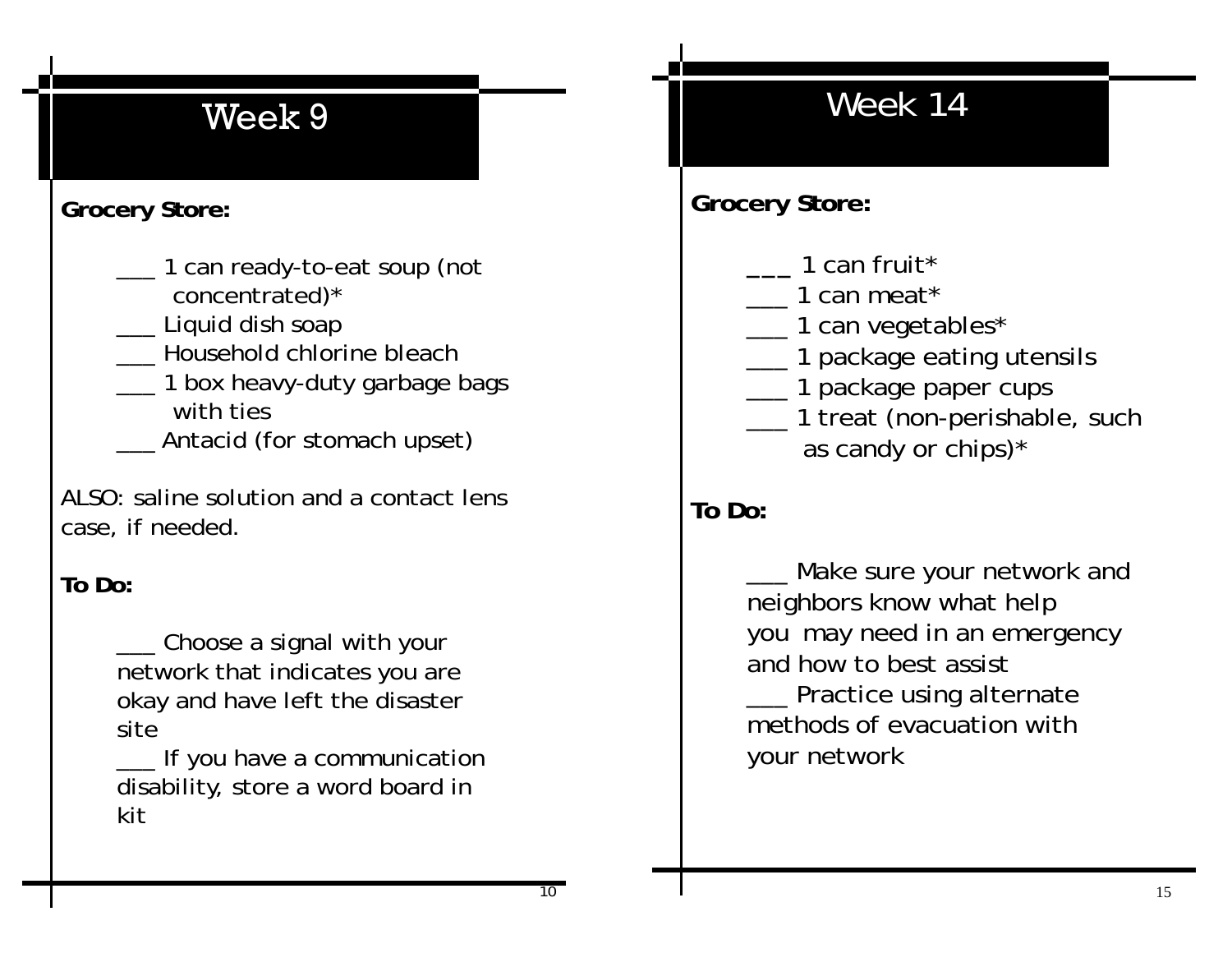#### **Hardware Store:**

\_\_\_ Whistle

\_\_\_ Pliers

Screwdriver

- \_\_\_ Hammer
- \_\_\_ Perforated metal tape (sometimes called plumbers tape or strap iron)

#### **To Do:**

Take a First Aid/CPR class from your local Red Cross Arrange to have your water heater strapped to wall studs using perforated metal tape.

### Week 10

**Hardware Store:**

Waterproof portable plastic container (with lid) for important papers

Wrench(es) needed to turn off utilities

#### **To Do:**

Take your network on a field trip to the gas meter and water meter shutoffs. Discuss when it is appropriate to turn off utilities Attach a wrench next to the cutoff valve of each utility meter so it will be there when needed

Make photocopies of important papers and store safely

Establish a stash of emergency funds in case of disaster